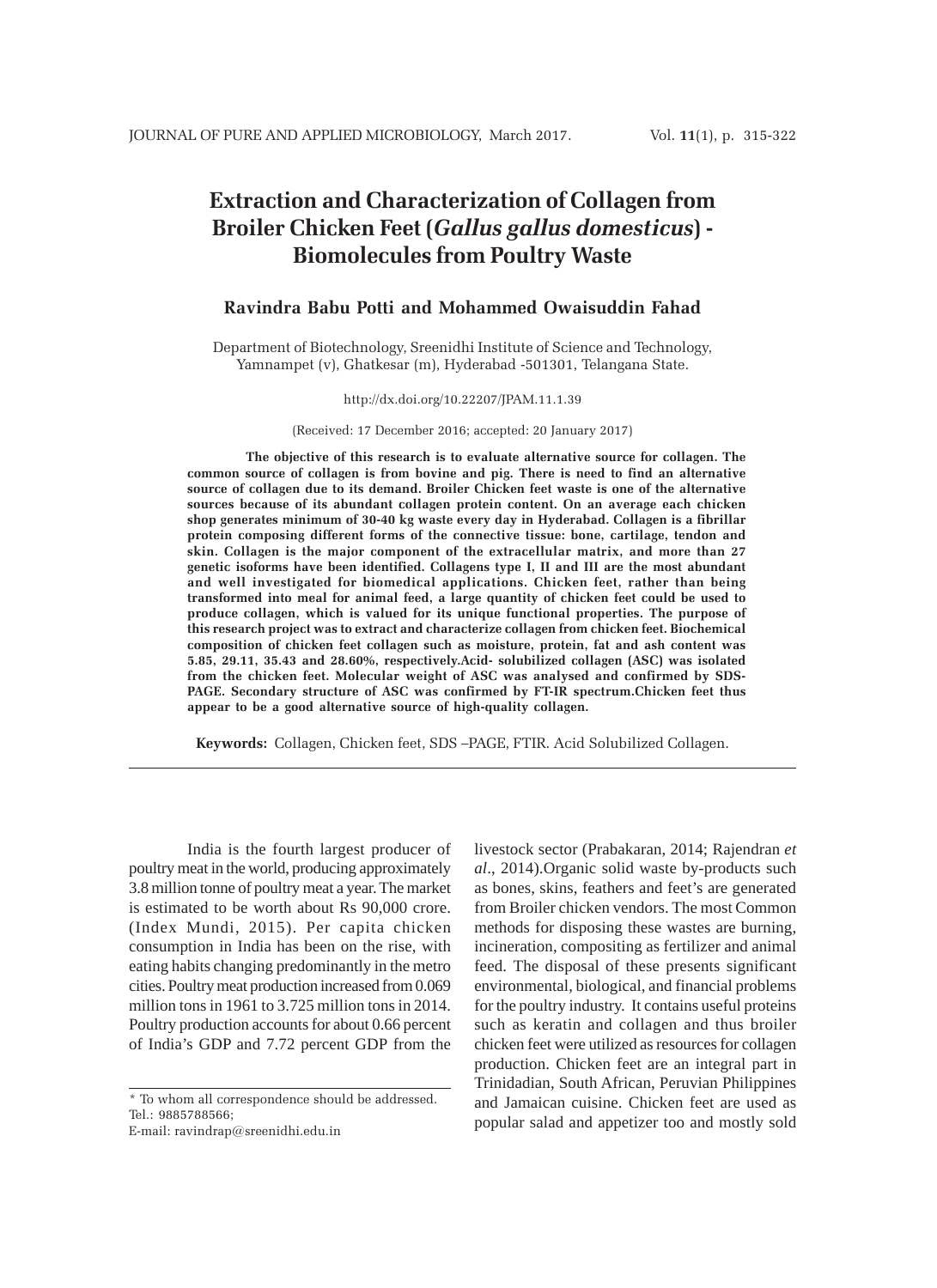as street food by deep frying and seasoning with vinegar, fresh green pepper, mustard and crushed garlic. Therefore, the objective of this study was to isolate and characterize collagen from chicken feet using different acids. The characterization of collagen was carried out in terms of relative molecular weight distribution, amino acid composition, FTIR spectra and thermal characteristics.

Collagen is a fibrous structural protein present in the extracellular matrix and connective tissue of animals (Ramshaw *et al*., 2009). Collagen is formed mostly by the fibroblast of connective tissue and also by variety of other epithelial cells (Kadler *et al*., 2007). Collagen molecules are 280 nm long, with molar mass of 360,000 Da; they are stabilized by hydrogen bonds and intermolecular bonds (Silva and Penna, 2012), which are composed of three helical polypeptide chains, each with about 1000 amino acids, which are called an  $\pm$  chain. They are arranged in the form of a triple helix with two identical chains  $(\pm 1)$  and the third which differs to some extent in its chemical composition  $(\pm 2)$ . The triple helix molecules have terminal globular domains and are called procollagen. These globular regions are cleaved in varying degrees to give a polymerized structure (tropocollagen), which is the basic unit of collagen. The tropocollagen molecules are stabilized by hydrophobic and electrostatic interactions (Damoradan *et al*., 2010). Microscopically collagen is found as elongated fibrils (Szpak & Paul, 2011). Nearly 28 types of collagen have been identified so far which is composed of 46 distinct polypeptide chains according to their structure. All of them have a characteristic triple helix but the length of the helix and the size and nature of non-helical portion varies from one to another type (Miller, 1984). Among these the five most common ones are: Collagen I, II, III, IV, V. The Type I collagen is present primarily in connective tissue, in tissues such as skin, tendons and bones. It consists of three polypeptide chains, two of which are identical, which are called chain  $\pm 1$  (I) and  $\pm 2$  (I), and which are composed of different amino acids. Type II collagen occurs in cartilage tissue and it is believed that the  $\pm 1$  (II) subunit is similar to the  $\pm 1$  (I) subunit. Type III collagen is strongly dependent on age: very young skin can contain up to 50%, but with the passage of time that percentage can

J PURE APPL MICROBIO*,* **11**(1), MARCH 2017.

be reduced to 5-10%. Other types of collagen are only present in very small quantities, mainly in specifc organs such as the basement membranes, cornea, heart muscle, lungs and intestinal mucosa (Schrieber and Gareis, 2007; Karim and Bhat, 2009).

Collagen provides protection to skin by inhibiting the absorption of toxins and pathogens (Fratzl, 2008). It has role in biological functions of a cell (cell survival, proliferation and differentiation), helps in healing of damaged bones or blood vessels and maintains structural integrity (Buehler, 2006).

The main sources for collagen extraction are byproducts from the slaughter of pork and beef (Silva and Penna, 2012), used in cosmetics, health supplement and other non-bio medical industries(Higgins, 2010). Collagen from Porcine pig rind is one source of collagen for processing products like sausage casings and films. In the medical world too, porcine collagen sheet material proves to be very useful as an implant for reconstructive surgery. Collagen from Fish is similar to mammal and avian type I collagen, fish type I collagen contains three polypeptide chains, each consisting of about 1,000 amino acid residues while weighing approximately 100kDa (Saito *et al*., 2001). Thus fish processing wastes could be promising cost effective collagen sources through recycling of those wastes. The isolated collagen may well find application in biomedical and pharmaceutical fields as a potential material for construction of tissue engineering scaffold, wound dressing system and drug delivery device (Pati *et al*., 2010).

Collagen is used in pharmaceutical industries as microparticles, injectable dispersions, shields in ophthalmology sponges, drug delivery system. Its application in the pharmaceutical as well as biomedical field is due to its characteristics such as weak antigenicity, cell attachment ability, biodegradability and biocompatibility (Leitinger and Hohenester, 2007).Collagen type I is considered to be the gold standard for this field due to its high biocompatibility. It is used as the basic matrix for cell culture system. Biomaterials based on collagen are widely used in tissue engineering such as injectable matrices, scaffolds intended for bone regeneration etc. These biomaterials are produced mainly from fibril- forming collagen which includes type I, II, III, V, XI (Oliveira *et al*., 2009; Parenteau-Bareil *et al*., 2010).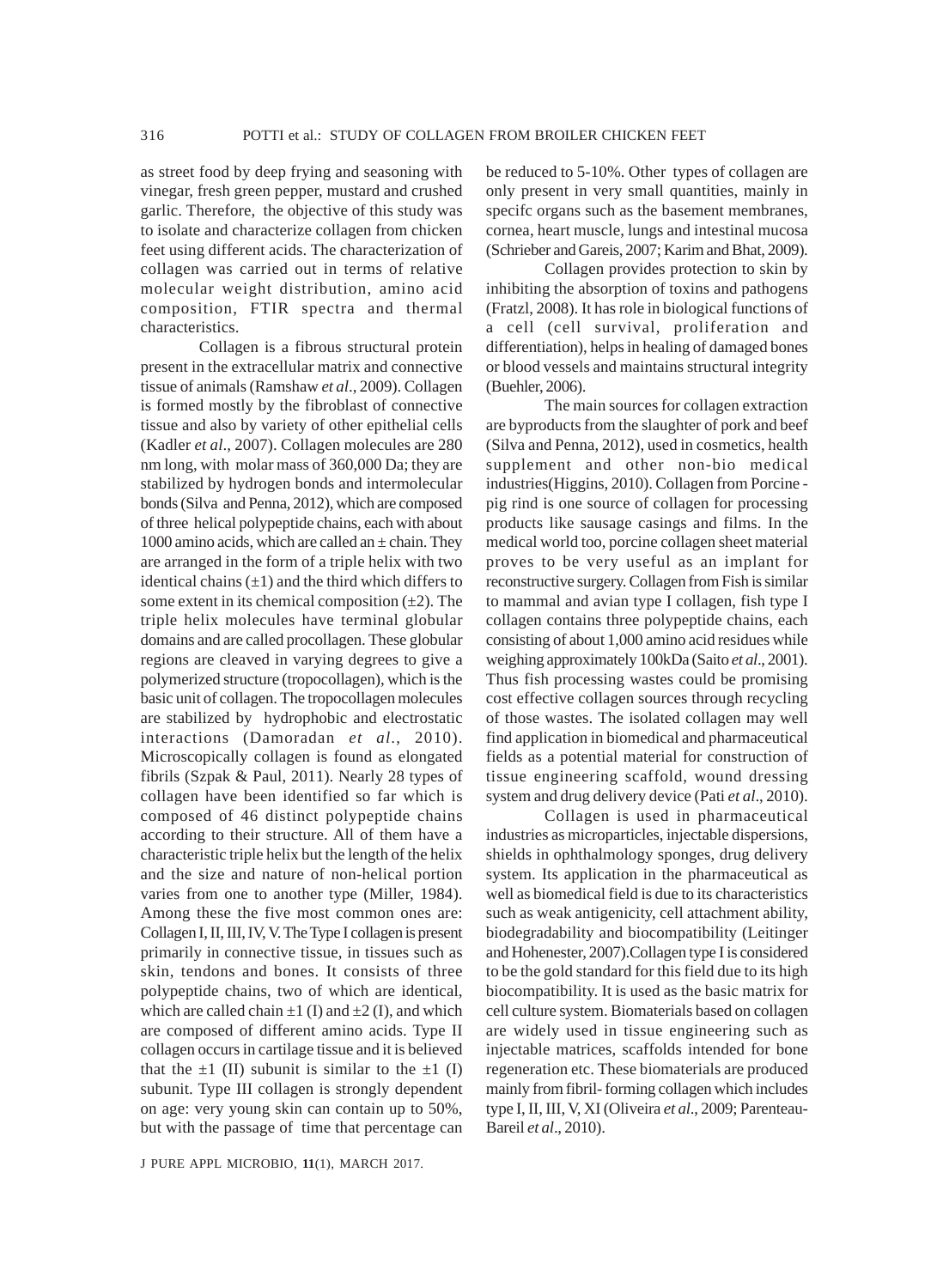Collagen based dressing in the form of sponge for wounds or burns in the form of collagen films and powders, surgical suture. In urogenital disorders, corneal defects, study of neural migration, dental purpose, bone grafting, arthritis and obesity (Sanz-Herrera *et al*., 2011). Collagen has various applications in the departments such as Cardiology (heart valve)Dermatology (for skin replacement, augmentation of soft tissue, skin tissue engineering, artificial skin dermis)Surgery (as hemostatic agent, wound repair and dressing, nerve repair, blood vessel prostheses) Orthopaedic (tendon, bone and ligament repair, cartilage reconstruction) Ophthalmology (corneal grafts, contact lenses) Urology (dialysis membrane hemodialysis, sphincter repair) Vascular (vascular graft, vessel replacement) (Rose & Oreffo, 2002).

Studies on the extraction of collagen from poultry slaughter waste of emu skin (*Dromaius novaehollandiae*) (Nagai *et al*., 2015), and chicken feet (Hashim *et al*., 2014), chicken sternal cartilage (Cao and Xu,2008), chicken skin (Munasinghe *et al*., 2015) and chicken tarsus (Almeida *et al*.,2012) etc. has been researched.

### **MATERIALS AND METHODS**

### **Extraction of Collagen Process**

Collagen can be obtained by chemical hydrolysis and enzymatic hydrolysis (Zavareze *et al*., 2009). All the preparative procedures were performed at 20°C. The methods for extraction of collagen from broiler chicken feet waste consisted of the following steps: sample collection & preparation, removing non collagenous tissue, solubilizing collagen, centrifuging and precipitating collagen, concentration measurement and characterizations of collagen.

**Table 1.** Biochemical Analysis of Chicken feet

| <b>Test</b>       | Composition $(\%)$ |  |  |
|-------------------|--------------------|--|--|
| Moisture          | $58.02 + 0.40$     |  |  |
| Fat               | $3.90 + 1.10$      |  |  |
| Protein           | $18.10 + 0.20$     |  |  |
| A sh              | $7.94 + 1.62$      |  |  |
| Yield of Collagen | $8.24 + 0.87$      |  |  |

### **Sample collection and preparation**

Broiler Chicken feet was used as the raw material. This is thrown as a waste in every butcher shops in the local market of Hyderabad Telangana state. It is collected and brought to the laboratory in ice bag. Chicken feet was cleaned under running tap water to remove blood strains and dirt using sterilized double distilled water at least three times. Then it was cut into small pieces  $(0.5x 0.5 \text{ cm})$  using sterile knife and kept on ice prior to collagen extraction.

### **Pre-treatment:- Removing non collagenous tissue**

In order to remove non collagenous substance and to make the tissue very loose, the chicken feet waste was treated with 0.1 N of NaOH for 24 hours. Then, the solution was placed for gentle stirred. The solution was changed every 8 hours, and then washed with distilled water. (Kaewdang *et al* 2014).

### **Extraction of collagen procedure Acid solubilized collagen (ASC)**

Acid hydrolysis is performed either with organic acids such as acetic acid, citric acid and lactic acid, or inorganic acids such as hydrochloric acid (HCL). However, organic acids are more efficient than inorganic acids (Wang *et al*., 2008). Organic acids are capable of solubilizing noncrosslinked collagens and also of breaking some of the inter-strand cross-links in collagen, which leads to a higher solubility of collagen during the extraction process (Liu *et al*., 2015). Therefore, acidic solutions, especially acetic acid, are commonly used to extract collagen. To extract acidsolubilized collagen, the pretreated collagen sample was soaked in 0.5 M acetic acid with a sample per solution ratio of 1: 20 (W/V) for 48 h at 25°C. This acetic acid suspension was filtered by using cheese cloth to remove the bone residue. In order to precipitate the acid solubilized collagen, it was salted out by adding NaCl to 0.9 M and centrifuged

**Table 2.** The effect of soaking chicken feet in acetic acid in different intervals of time on pH, swelling percentage

| Items                                          | 12 <sub>hr</sub> | - 24 hr | 36 hr | -48 hr |  |  |
|------------------------------------------------|------------------|---------|-------|--------|--|--|
| pH<br>Swelling (%) 212.73 238.40 227.60 232.50 | 3.41             | 3.49    | 3.64  | 3.58   |  |  |

J PURE APPL MICROBIO*,* **11**(1), MARCH 2017.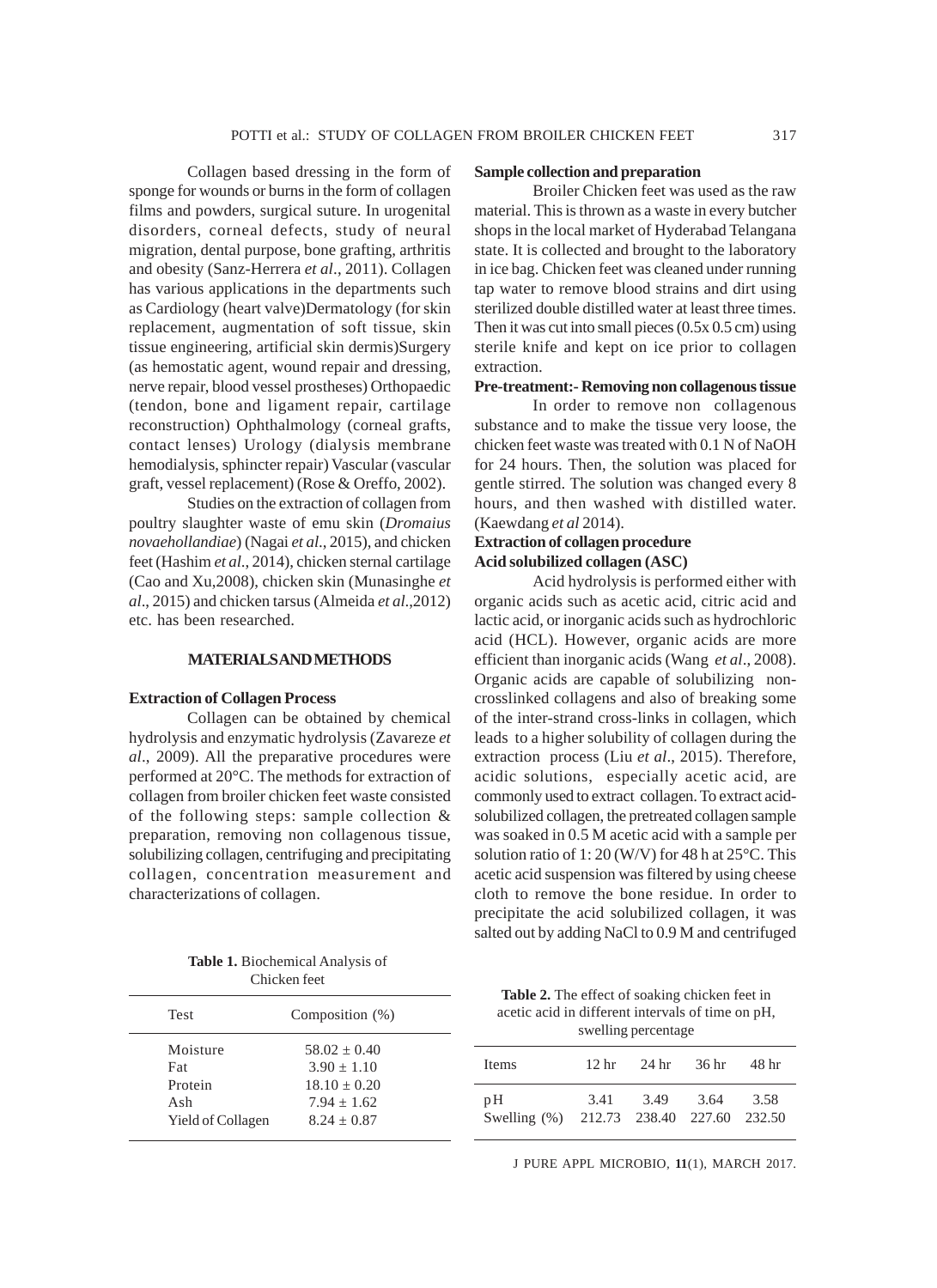at  $30,000 \times g$  for 60 m. The pellet was collected and then dissolved in 0.5 M acetic acid, then dialyzed against 0.1M acetic acid and deionized water in a dialysis membrane and air dried. The dialysate was referred acid- solubilised collagen (ASC). (Nagai *et al* 2015)

### **Biochemical Analysis Moisture content**

Three grams of sample was weighted(W1) and placed to the dish and spread uniformly. The sample was placed in an oven for 3h at 105ºC. Then transferred the sample to the desiccator to cool and reweighed the sample (W2). (AOAC 2000). The formula for calculating the moisture % is (W1  $-W2$ ) / W1 x 100

### **Fats content**

Five grams of sample was wrapped in a filter paper and placed in the thimble and transfer into soxhlet apparatus. petroleum ether was used as a solvent and heat rate of 150 drop/min was maintained for 14 hr. Solvent recovery was done by Rotary evaporator. Then it was placed in oven at 80 -90ºC until the solvent is completely evaporated. The fat content in the sample was determined by the ratio of weight of fat to the weight of sample multiplied by 100. (AOAC 2000) **Crude protein**

The crude protein content in chicken feet was determined according to micro Kjedahl method mentioned in (AOAC, 2000)

### **Ash content**

Weighed about 5 gm of sample into the crucible and placed in furnace at 550ºC overnight. The ash content in the sample was determined by the ratio of weight of ash to the weight of sample multiplied by 100. (AOAC 2000)

# **Yield of Collagen**

The yield of the collagen isolated was reported on dry weight basis according to the method of (B. Jamilah K., 2011) as stated:% Yield (dry weight) of collagen = [Dry weight of collagen/ (Wet weight of sample – moisture content of sample)x 100

### **pH and Swelling percentage**

The pH of crude collagen was measured using pH meter at the end different soaking time intervals 12 hr,24 hr,36 hr,48hr (Ockerman 1984).The pH of these solutions were neutralized to 7 using 0.1 N NaOH/0.1 N HCL. Then the solution was centrifuged for 15 minutes by using a high speed centrifuge. The supernatant was discarded and the precipitate was air dried to obtain a dry collagen (Liu *et al*., 2001). The swelling percentage of dry collagen was calculated by following the formula: Swelling Percentage = [weight of total solid after soaking/weight of bone before soaking] x 100%

## **Characterization of collagen Sodium Dodecyl Sulfate-Polyacrylamide Gel Electrophoresis (SDS-PAGE) Preparation of sample**

One gram of sample was dissolved in 10ml of 5% (*w/v*) SDS solution and then heated at 75º C



J PURE APPL MICROBIO*,* **11**(1), MARCH 2017. **Fig. 1.0.** FTIR spectra of chicken feet collagen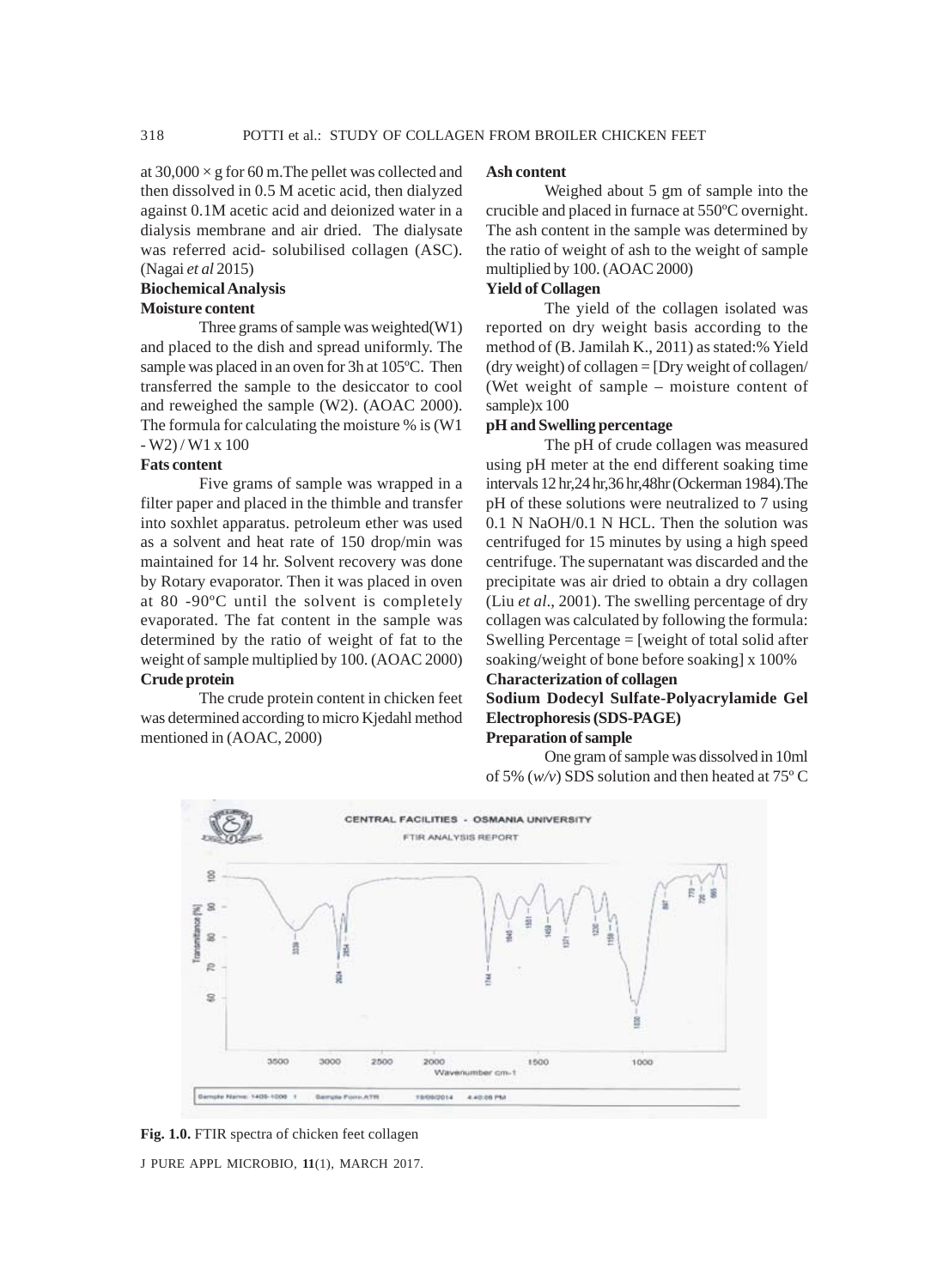for one hour.The Supernatant was collected and mixed with buffer containing 0.5 M tris-HCl, pH 6.8 containing 4% (*w/v*) SDS, 20% (*v/v*) glycerol, and 10%  $(v/v)$  <sup>2</sup>ME) at the ratio of 1:1  $(v/v)$  and boiled for three min.

Samples were analyzed for determination of Molecular weight by SDS PAGE following the procedure of (U.K. Laemmli 1970) with an electrophoresis unit. The samples were analyzed using 12% separating gel and 5% stacking gel. Both the Gels contained 30% acrylamide – bisacrylamide. Ten micrograms of extracted sample was loaded into the wells. Electrophoresis was done at a constant voltage of 100 Volts and 10 mA, until the collagen subunits had passed the resolving gel. The gel was stained with 0.1% (*w/v*) Coomassie blue R-250 in 15% (*v/v*) methanol and 5% (*v/v*) acetic acid for 30 min and destained with 10% (*v/v*) acetic acid and 35% (*v/v*) methanol. Rabbit collagen was used as reference ladder for determining the molecular weight of the two chains  $\pm 1$  and  $\pm 2$ .

### **Fourier Transforms Infrared Spectroscopy (FTIR)**

Infrared (IR) spectroscopy is an analytical technique that detects the vibration characteristics of chemical functional groups in a sample. A chemical functional group tends to absorb IR radiation in a specific wave number (cm<sup>-1</sup>) range, as bonds and groups of bonds tend to vibrate at characteristic frequencies. The term Fourier Transform-IR (FT-IR) refers to the fact that a Fourier transform algorithm is required to turn the raw data into a spectrum. The absorption of a beam of IR light passing through a sample is examined at all wave numbers at once, and peaks at specific wave number ranges are revealed.

The structural conformation of extracted chicken feet collagen, the functional group possessed by the collagen has been investigated by this Fourier transform infrared (FTIR) spectra using the Bio-rad FTIR (model FT - 155) spectrophotometer. The FTIR spectra were obtained from discs that contained 1 mg of collagen powder in approximately 10 mg potassium bromide (KBr). To form a disc, all required equipment was cleaned with acetone. A mixture of a sample and KBr was then ground and well blended, then placed in a palletizer to form a miniature thin disc. The disc was then inserted in the infrared

spectrophotometer. Spectra from 4000 to 500 cm -1 were obtained at a data acquisition rate of 2 cm<sup>-1</sup> per point

### **RESULTS AND DISCUSSION**

### **Biochemical Analysis**

Table 1 summaries the results of various biochemical parameters like Moisture content, fat, content, protein content, Ash content, yield of collagen. pH & swelling percentages of chicken feet collagen. Experimental results reveal that acetic acid is an ideal solvent and efficient for extracting collagen. Statistical results showed that it is significant ( $P < 0.06$ ). Yield of collagen using Acetic acid on dry weight basis was  $8.24 \pm 0.87$ %. Our result was higher than collagen yield from silky fowl feet  $(7.31 \pm 0.20\%$ , dry basis) (F.Y. Cheng, 2009). This suggested that acid solubilization can be a good alternative method for isolation of chicken feet collagen. Table 2 summarizes the effect of soaking chicken feet in acetic acid in different intervals of time on pH, swelling percentage. Swelling of collagen in acetic acid-extracted material is inversely proportional to the concentration of acid (Liu *et al*., 2001) . Recent studies on extracting chicken feet collagen reported that a higher swelling capacity seems to contribute to a higher collagen extraction yield (Cheng *et al*., 2009).

### **Characterization of collagen**

### **Sodium Dodecyl Sulfate-Polyacrylamide Gel Electrophoresis (SDS-PAGE)**

Two distinct  $\pm$  chains corresponding to  $\pm 1$  and  $\pm 2$  were detected. These bands were clearly seen indicating presence of type I collagen. The extracted chicken feet collagen was type I collagen that consisted of two distinct  $\pm$  chains ( $\pm$ 1: 150kDa and  $\pm 2$ : 125 kDa) and a single cross-linked  $2$  chain at 245 kDa (Skierka and Sadowska, 2007; Woo *et al*., 2008; Cheng *et al*., 2009).

### **Fourier Transforms Infrared Spectroscopy(FTIR)**

Fourier transform infrared (FTIR) spectroscopy has been used to study changes in the secondary structure of collagen. FTIR spectra of chicken feet collagen exhibited the characteristic peaks of absorption peaks as shown in Fig. 1.0.

The absorption peak of amide chicken collagen isolated using acid was found at 3339cm-1. When N-H group is involved with H-bond in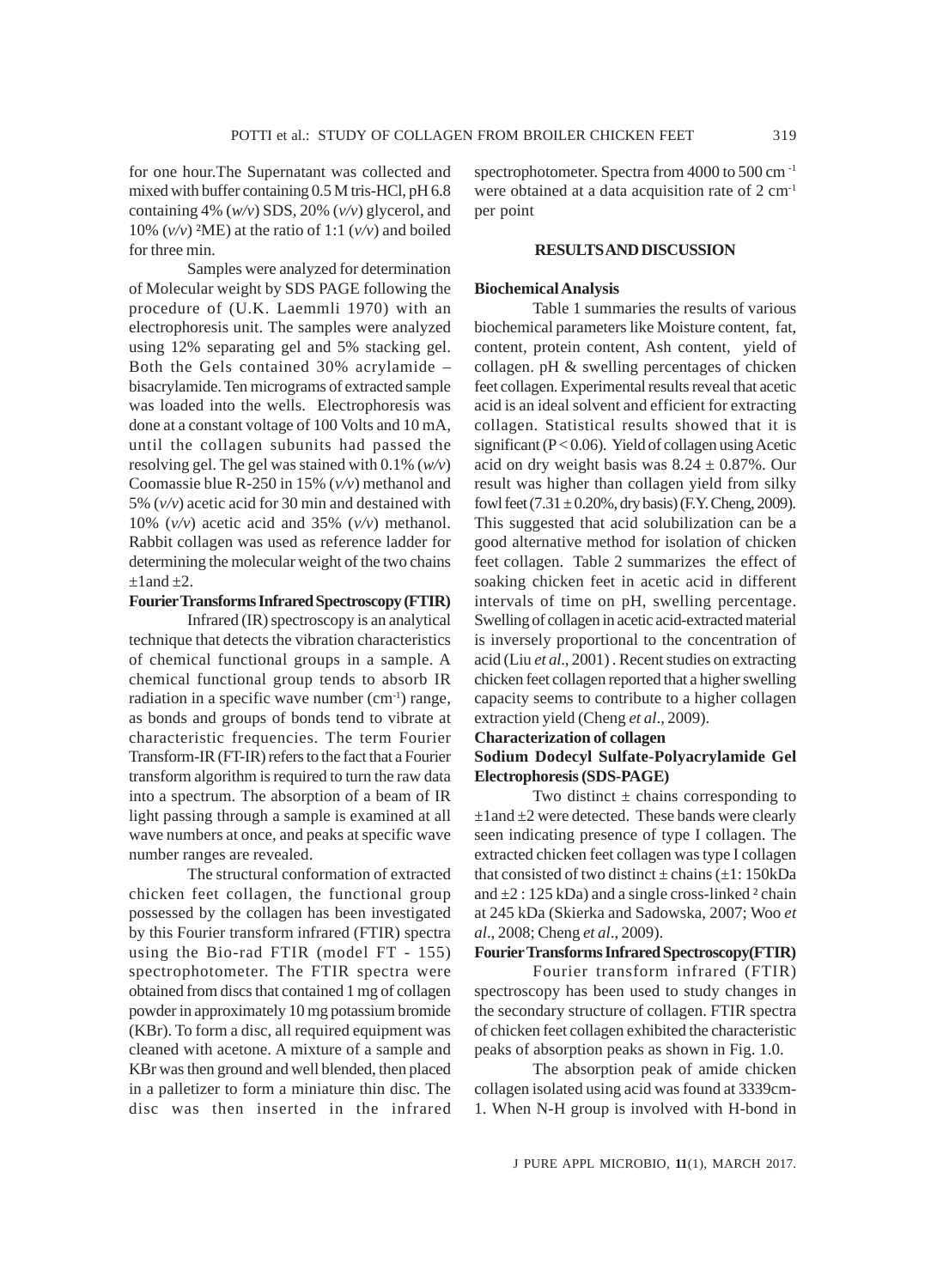peptide chain, the position starts to shift to lower frequencies. Amide peaks of chicken collagens were found at 2924cm-1, representing asymmetrical stretch of  $CH<sub>2</sub>$ . The absorption peaks of chicken feet collagens were found at 1744cm<sup>-1</sup>. This observation confirmed that the formation of hydrogen bond between N-H stretch (X position) and C- or O- (Gly) of the fourth residue is responsible for introducing triple helix. The higher hydrogen bonding in triple helical structure would result in higher structure order of collagen. Differences of band absorptions were possibly attributed to the different molecular structure between collagens. These results implied the collagen still preserved native conformation during purification processes. The peak (1230–1371cm-1) is associated with N-H deformation and C-N stretching vibrations. This considerably corresponded to pyrrolidine ring vibration of proline and hydroxyproline as described by (Muyonga *et al*. 2004). From the FT-IR results, absorption of ASC shows the spectral data which are indicative of collagen secondary structure.

#### **CONCLUSION**

In this study collagen type 1 was extracted from chicken feet waste and high yield was observed in ASC. From the FTIR spectrum analysis the secondary structure of collagen was predicted. Molecular weight characterization of collagen from broiler chicken waste was determined by SDS-PAGE analysis. The sharp bands showed up two distinct *±* chains corresponding to *±*1 and *±*2, then small amounts of *²*- and *³*- chains were detected.

Chicken skin, a byproduct derived from chicken meat processing, is highly underutilized, constituting huge cost for waste disposal and danger to the environment (Feddern *et al*., 2010 ). Chicken feet are mainly used to produce animal feed and low-end meat products. However, an area of research that is yet to be explored is the development of chicken feet based products with functional and health promoting values. Extraction and characterization of collagen from chicken feet could effectively increase its economic valueadded and hence increase its comprehensive utilization.

### **REFERENCES**

- 1. A.O.A.C., "Official Methods of Analysis", *Association of OfficialAnalytical Chemist.* Arlington, VA., USA, 1999.
- 2. Almeida, P.F., Vanalle, R.M. and Santana, J.C.C. Produção de Gelatina: Uma perspectiva competitiva para a cadeia produtiva de frango de corte. Produto and Produção, 2012; **13**(2): 22-39
- 3. B. Jamilah, K. W. Tan, M. R. Umi Hartina, and A. Azizah, "Gelatins from Three Cultured Freshwater Fish Skins Obtained by Liming Process", *Food Hydrocolloids,* **25**, pp. 1256– 1260, 2011.
- 4. Buehler, MJ. Nature designs tough collagen: Explaining the nanostructure of collagen fibrils. *PNAS.* 2006; **103**(33): 12285-12290.
- 5. Cao, H. and Xu, S.Y. Purification and characterization of type II collagen from chicken sternal cartilage. *Food Chemistry,* 2008; **108**(2): 439-445.
- 6. Damodaran S., Parkin, K. and Fennema, O.R. Química de alimentos de fennema. p. 726-730. 4ª ed. São Paulo: Artmed 2010.
- 7. F. Y. Cheng, F. W. Hsu, H. S. Chang, L. C. Lin, and R. Sakata, "Effect of Different Acids on the Extraction of Pepsin-Solubilised Collagen Containing Melanin from Silky Fowl Feet", *Food Chem.*, **113**: 563–567, 2009.
- 8. Feddern, V., Kupski, L., Cipolatti, E.P., Giacobbo, G., Mendes,G.L.,Badiale- Furlong, E., *et al*. Physico - chemical composition, fractionated glycerides and fatty acid proûle of chicken skin fat. *European Journal of Lipid Science and Technology,* 2010; **112**(11),1277e1284.
- 9. Fratzl P. 2008. Collagen: Structure and Mechanics. New York: Springer. p 1-496.
- 10. Hashim, P., Ridzwan, M.M. and Bakar, J. Isolation and characterization of collagen from chicken feet. *International Journal of Biological, Veterinary, Agricultural and Food Engineering,* 2014; **8**(3): 242-246
- 11. Higgins JH. 2010. Bovine collagen leading medical and industrial applications. URL: http:/ /ezinearticles.com/?Bovine-Collagen—Leading-Medical-and Industrial Applications & id=3520525 [accessed September 2010]
- 12. Index Mundi. 2015. India Broiler Meat (Poultry) Production by Year. Available at http:// www.indexmundi.com/agriculture/ ?country=in&commodity=broilermeat&graph=productiongrowth-rate. Accessed Jan. 26, 2015.
- 13. J. Muyonga, C. G. Cole, and K. Duodu,

J PURE APPL MICROBIO*,* **11**(1), MARCH 2017.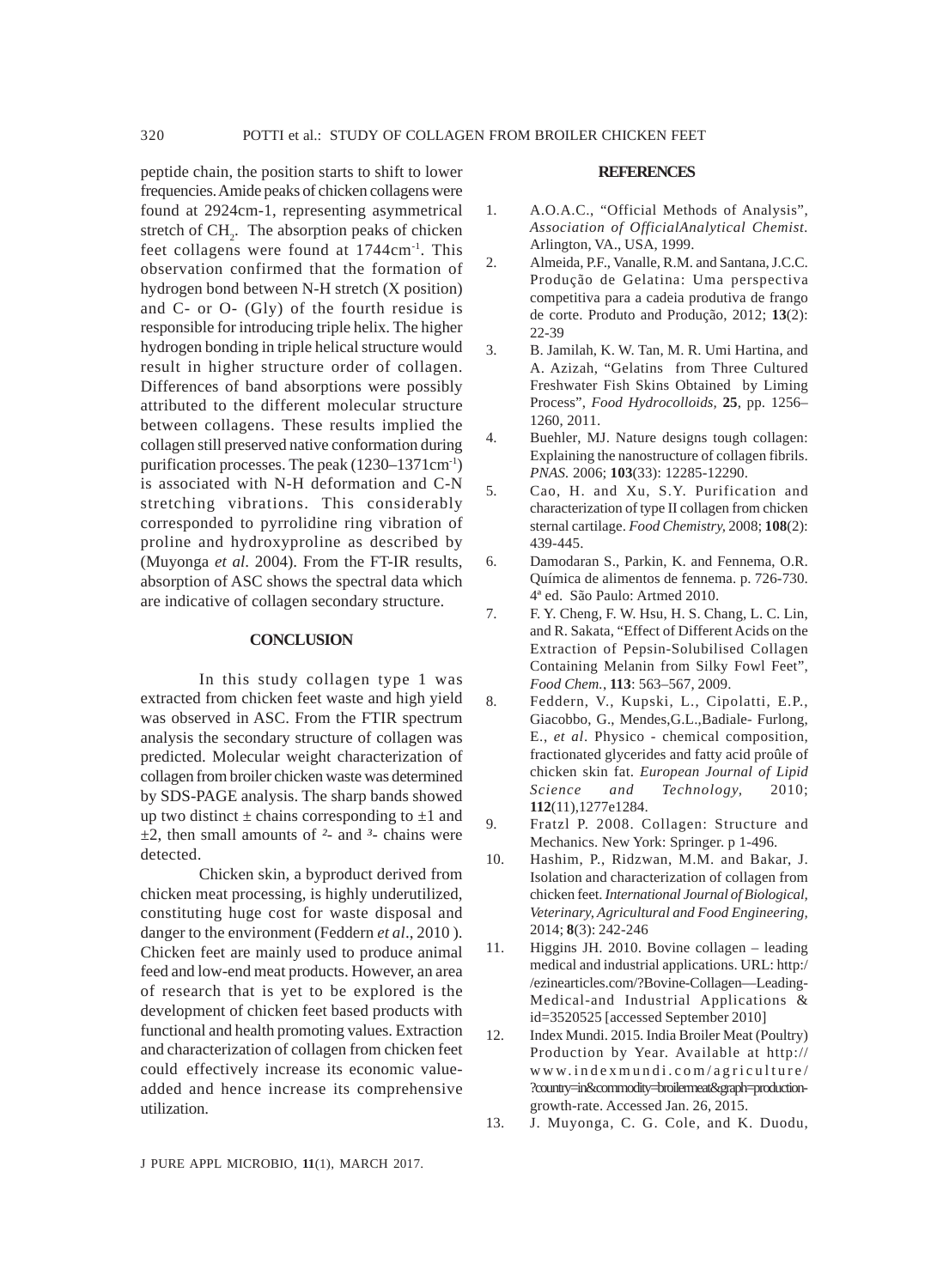"Extraction and Physico & Chemical Characterisation of Nile Perch (Lates niloticus) Skin and Bone Gelatin", *Food Hydrocolloids,* 2004; **18**, pp. 581–592.

- 14. Kadler KE, Baldock C, Bella J, Boot-Handford RP. Collagens at a glance. *Journal of cell science,* 2007; **120**: 1955-1958.
- 15. Kaewdang, O., Benjakul, S., Kaewmanee, T. and Kishimura, H. Characteristics of collagens from the swim bladders of yellowfin tuna (*Thunnus albacares*). *Food Chemistry,* 2014; **155**: 264-  $270+$
- 16. Karim, A.A. and Bhat, R. 2009. Fish gelatin: properties, challenges, and prospects as an alternative to mammalian gelatins. *Food Hydrocolloids* **23**(3): 563– 576.
- 17. Leitinger, B Hohenester E. Mammalian collagen receptors. *Matrix Biol.* 2007; **26**:146-155.
- 18. Liu D.C, Lin Y.K and Chen M.T. Optimum condition of extracting collagen from chicken feet and its characteristics. *Journal of animal science,* 2001;**14**.
- 19. Lullo DD, Gloria A, Shawn SM, Jarmo K, Ala-Kokko, Leena, Antonio S, James D. Mapping the Ligand-binding Sites and Disease associated Mutations on the Most Abundant Protein in the Human, Type I Collagen. *J. Biol. Chem.* 2002; **277** (6): 4223-4231.
- 21. Miller, EJ. Biomedical and industrial application of collagen; In: Extracellular Matrix Biochemistry, K. A. Piez and A. H. Reddi, eds. Elsevier, New York, 1984; pp. 41-81.
- 22. Munasinghe, K.A., Schwarz, J.G. and Whittiker, M. 2015. Utilization of Chicken By-Products to Form Collagen Films. *Journal of Food Processing* 2015: 1-6.
- 23. Nagai, T. 2015. Characterization of collagen from emu (*Dromaius novaehollandiae*) skins. *Journal of Food Science and Technology,* 1984; **52**(4): 2344-2351.
- 24. Okerman, w.H. Quality of post-mortem muscle tissue. The Ohio State University, Ohio, 1984; USA p. 51
- 25. Oliveira S, Ringshia R, Legeros R, ClarkE, Terracio L, Teixeira C, Yost M. An improved collagen scaffold for skeletal regeneration. *Journal of Biomedical Materials,* 2009; **94** (2): 371–379.
- 26. Parenteau-Bareil, R., Gauvin, R., Berthod, F. Collagen-Based Biomaterials for Tissue Engineering Applications. Materials 2010, 3, 1863-1887.
- 27. Pati F, Dhara S, Adhikari B. 2010. Fish collagen: a potential material for biomedical application. *Sch of Med Sci & Technol* (Indian Inst. of Technol, Kharagpur, India).
- 28. Prabakaran, R. 2014, Indian Poultry Industry -

Current Status, Practical Challenges and Opportunities. Pages 1-14 in Proceedings of the 31st Annual Conference and National Symposium of Indian Poultry Science Association (IPSACON 2014), Dec. 18-20, Namakkal, India.

- 29. Rajendran, K., K. Mani, P. Shamsudeen and T. Vasanthakumar. 2014. Broiler Industry – Understanding the Integration and Role of Private Industries. Pages 103-105 in Proceedings of the 31st Annual Conference and National Symposium of Indian Poultry Science Association (IPSACON 2014), Dec. 18-20, Namakkal, India.
- 30. Ramshaw JA, Peng Y, Glattauer V, Werkmeister JA. Collagens as biomaterials. *J. Mater. Sci. Mater. Med*; 2009; **20** (1): S3–S8.
- 31. Rose FR, Oreffo RO: Bone tissue engineering: hope vs hype. *Biochem Biophys Res Commun* 2002, 292:1-7.
- 32. Saito M, Takenouchi Y, Kunisaki N, Kimura S. Complete primary structure of rainbow trout type I collagen consisting of  $\acute{a}1(I)$   $\acute{a}3(I)$ heterotrimers. *Eur J Biochem,* 2001; **268**: 2817- 2827.
- 33. Sanz-Herrera JA, Reina-Romo, E. Cell-Biomaterial Mechanical Interaction in the Framework of Tissue Engineering: Insights, Computational Modeling and Perspectives. *Int. J. Mol. Sci.,* 2011; **12**: 8217-8244.
- 34. Schrieber R. and Gareis H. 2007. Gelatine handbook: theory and industry practice. Hardcover. 348p.
- 35. Silva, T.F. and Penna, A.L.B. Colágeno: Características químicas e propriedades funcionais. Revista do Instituto Adolfo Lutz, 2012; **71**(3): 530-539.
- 36. Skierka, E. and Sadowska, M. The influence of different acids and pepsin on the extractability of collagen from the skin of Baltic cod (*Gadus morhua*). *Food Chemistry,* 2007; **105**(3): 1302- 1306.
- 37. Szpak and Paul. Fish bone chemistry and ultrastructure: implications for taphonomy and stable isotope analysis. *Journal of Archaeological Science,* 2011; **38** (12): 3358–3372.
- 38. U. K. Laemmli. Cleavage of Structural Proteins during the Assembly of the Head of Bacteriophage T4. *Nature,* 1970; **227**; 680 – 685.
- 39. Wang, L., Yang, B., Du, X., Yang, Y. and Liu, J. Optimization of conditions for extraction of acidsoluble collagen from grass carp (*Ctenopharyngodon idella*) by response surface methodology. *Innovative Food Science and Emerging Technologies,* 2008; **9**(4): 604- 607.

J PURE APPL MICROBIO*,* **11**(1), MARCH 2017. 40. Woo, J.W., Yu, S.J., Cho, S.M., Lee, Y.B. and